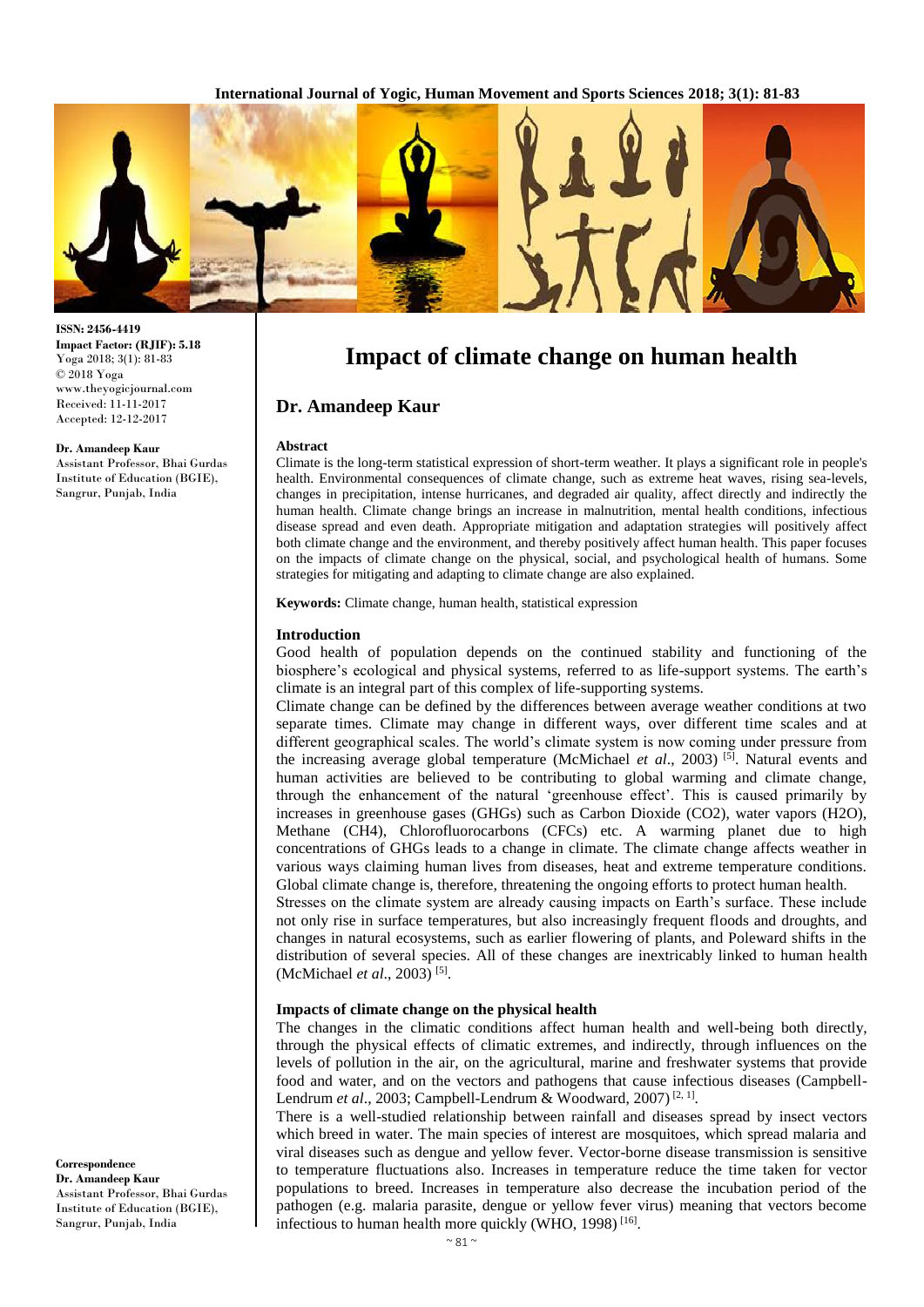International Journal of Yogic, Human Movement and Sports Sciences

Floods and droughts are each associated with an increased risk of diseases. Immediate effects of floods are largely death and injuries from drowning and being swept against hard objects. During and following flooding, there is a risk to health if the floodwaters become contaminated with human or animal waste. Heavy rainfall can wash contaminants into water supplies. Drought conditions can reduce the availability of fresh water leading to an increase in hygiene-related diseases. Major causes of diarrhea linked to contaminated water supplies are cholera, typhoid, and viruses such as hepatitis A (Rose *et al*., 2001) [9] .

High-density populations in low-lying and environmentally degraded areas are particularly vulnerable to tropical cyclones, the majority of deaths caused by drowning in the coastal floods or tsunami-like phenomena of rising water commonly associated with low pressure weather systems (Noji, 1997)<sup>[6]</sup>.

The direct effects of fires on human health are burns and smoke inhalation. Loss of vegetation on slopes may lead to soil erosion and increased risk of landslides, often exacerbated when an urban population expands into surrounding hilly and wooded areas (Sastry, 2002)<sup>[12]</sup>.

Global climate change is likely to be accompanied by an increase in the frequency and intensity of heatwaves, as well as warmer summers and milder winters. Extreme summer heat's impact on human health may be intensified by increases in humidity. Heatwaves as responses to very high temperatures can kill the people. During heatwaves, excess mortality is greatest in the elderly and those with pre-existing illness (Kilbourne, 1989)<sup>[4]</sup>. Much of this excess mortality is due to cardiovascular, cerebrovascular and respiratory disease.

The elderly (aged 75 and over) are also vulnerable to winter death due to cardiovascular, cerebrovascular, circulatory and respiratory diseases (Sakamoto, 1977)<sup>[11]</sup>.

Many epidemiological studies have implicated UV radiations due to stratospheric ozone depletion as a cause of skin Cancer (IARC, 1992; WHO, 1994)<sup>[3, 15]</sup>. High intensity UVR also damages the eye's outer tissues causing "snow blindness", the ocular equivalent of sunburn. Chronic exposure to UVR causes both local and whole-body immuno-suppression (UNEP, 1998)<sup>[14]</sup>.

Globally, there is an increasing trend in natural disaster impacts. The health effects of natural disasters are difficult to quantify because secondary effects and delayed consequences are poorly reported and communicated. Developing countries like India are poorly equipped to deal with weather extremes. The number of people killed, injured or made homeless by natural disasters is increasing alarmingly.

The impacts vary geographically as a function both of environment and topography and of the vulnerability of the local population.

# **Impacts of climate change on the psychological health**

The year 2014 has been declared as the hottest year globally by the Meteorological department of United States of America. Not only climate change is expected to affect physical health, it is also likely to affect mental health. Increasing ambient temperatures is likely to increase rates of aggression and violent suicides, while prolonged droughts due to climate change can lead to more number of farmer suicides. Droughts otherwise can lead to impaired mental health and stress. Increased frequency of disasters with climate change can lead to post-traumatic stress disorder, adjustment disorder, and depression. Changes in climate and global

warming may require population to migrate, which can lead to acculturation stress. It can also lead to increased rates of physical illnesses, which secondarily would be associated with psychological distress (Padhy *et al*., 2015) [7] .

## **Impacts of climate change on social life**

As a society, human beings have structured their day-to-day lives around historical and current climate conditions. We are accustomed to a normal range of conditions and may be sensitive to extremes that fall outside of this range. Climate change could affect social life through impacts on a number of different social, cultural, and natural resources contributing to rising inequality. For example, climate change could affect infrastructure, transportation systems, as well as food. Some groups of people will likely face greater challenges than others. Climate change may especially impact people who live in areas that are vulnerable to coastal storms, drought, and sea level rise or people who are poor. Similarly, some types of professions and industries may face considerable challenges from climate change. Professions that are closely linked to weather and climate, such as outdoor tourism and agriculture, will likely be especially affected (UNDP, 2008)<sup>[13]</sup>.

## **Adaptation and mitigation measures**

Adaptation and mitigation measures aim to make individual adept to the changing environment and attempt to reduce environmental change in the future, respectively.

Mitigation of greenhouse gases involves less reliance on fossil fuels, developing and using alternate efficient power sources, reducing encroachment on green cover and other similar measures. There is a developing global perspective about the need to reduce the carbon footprint per person over the next few decades, and to cover the inequities between the rich and the poor countries. Countering the challenge of climate change requires inter-sectoral and international collaboration to implement policies for reducing the emission of greenhouse gases (Rosswall, 1991)<sup>[10]</sup>.

Developing countries like India have also developed and articulated their policies toward challenging the impact of climate change. The National Action Plan on Climate Change (NAPCC) documents the Indian government's plan to deal with the issue of climate change (Pandve, 2009)<sup>[8]</sup>. The eight missions focused on by NAPCC involves National Solar Mission, National Mission for Enhanced Energy Efficiency, National Mission on Sustainable Habitat, National Water Mission, National Mission for Sustaining the Himalayan Ecosystem, Green India Mission, National Mission for Sustainable Agriculture, and National Mission on Strategic Knowledge for Climate Change. Each of the missions aims at mitigating the process or reducing the impact of climate change. The effect of implementation of these policies needs to be seen.

The provision of adequate treatment facilities for managing mental health problems should be undertaken. This is especially required for natural disaster-related problems, when the vulnerability to stress is acute. Promoting

positive mental health is another way to mitigate the psychological distress due to climate change. Human resilience and coping can reduce the effect of mental health stress due to climate change. Utilization of strategies like yoga can be indigenous and acceptable ways to deal with stress (Padhy *et al*., 2015) [7] .

To reduce suicide fatalities due to secondary consequences of climate change may include debt-abolition or economic support for farmers (Padhy *et al.*, 2015)<sup>[7]</sup>.